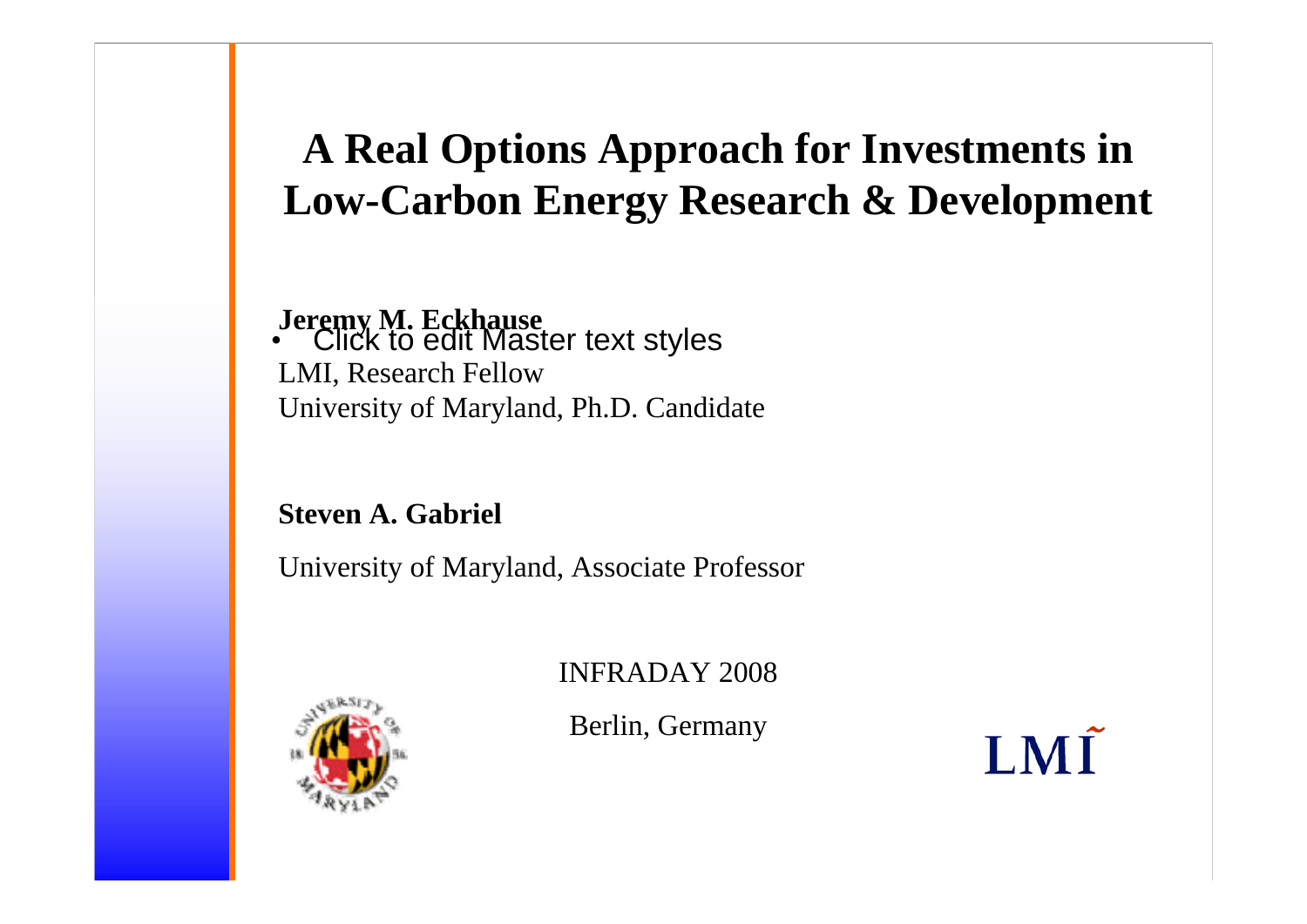## **Outline**

- Overview of low-carbon energy alternatives
- •Short background on real options
- • Small example of real options for low-carbon R&D investments
- $\bullet$ Extended example with budget and funding flexibility
- •Application for United States Department of Energy
- •Summary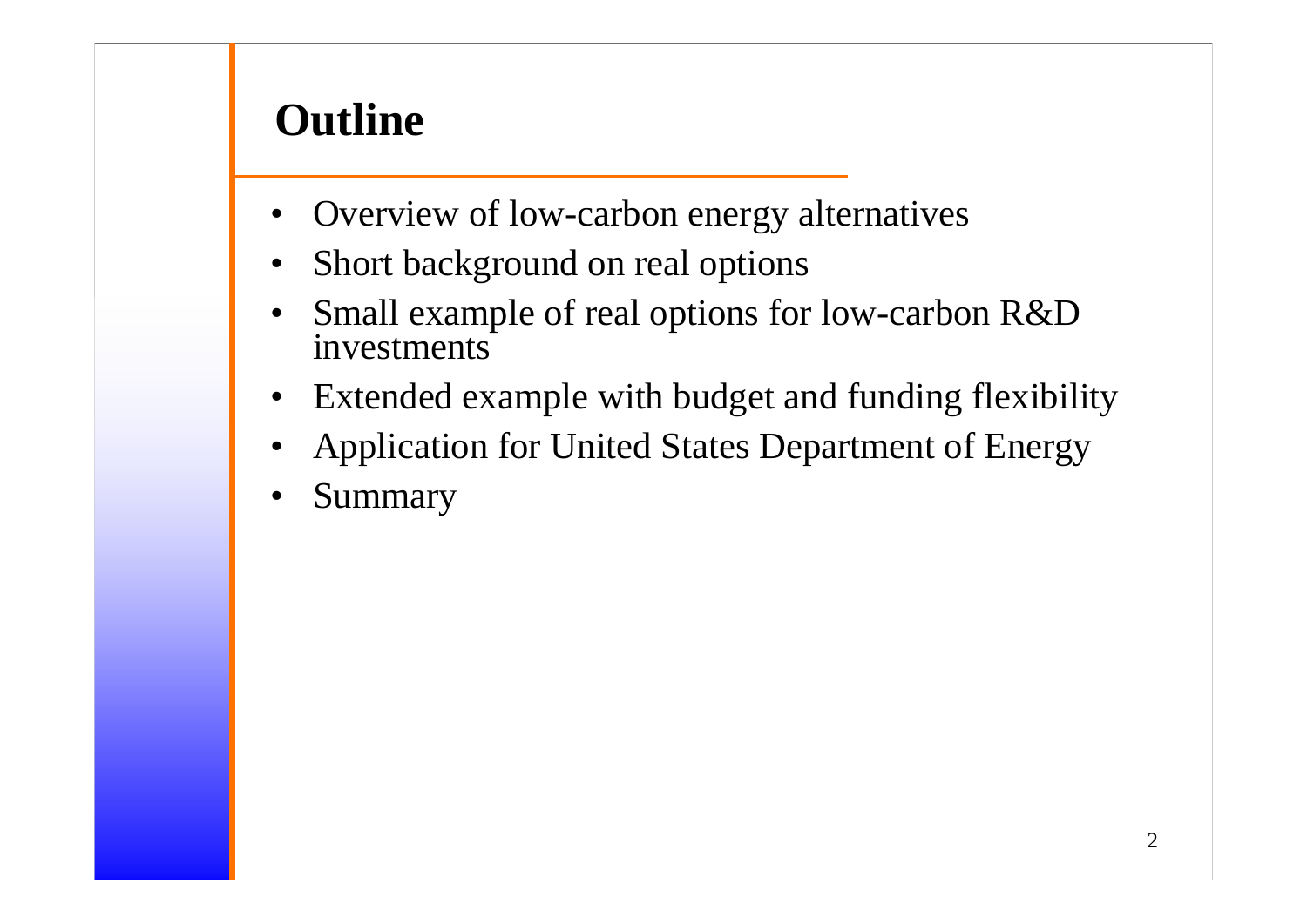- •Most carbon emissions (in the US) comes from burning fossil fuels
- $\bullet$  U.S. Anthropogenic Greenhouse Gas Emissions by Gas, 2001 (Million Metric Tons of Carbon Equivalent)

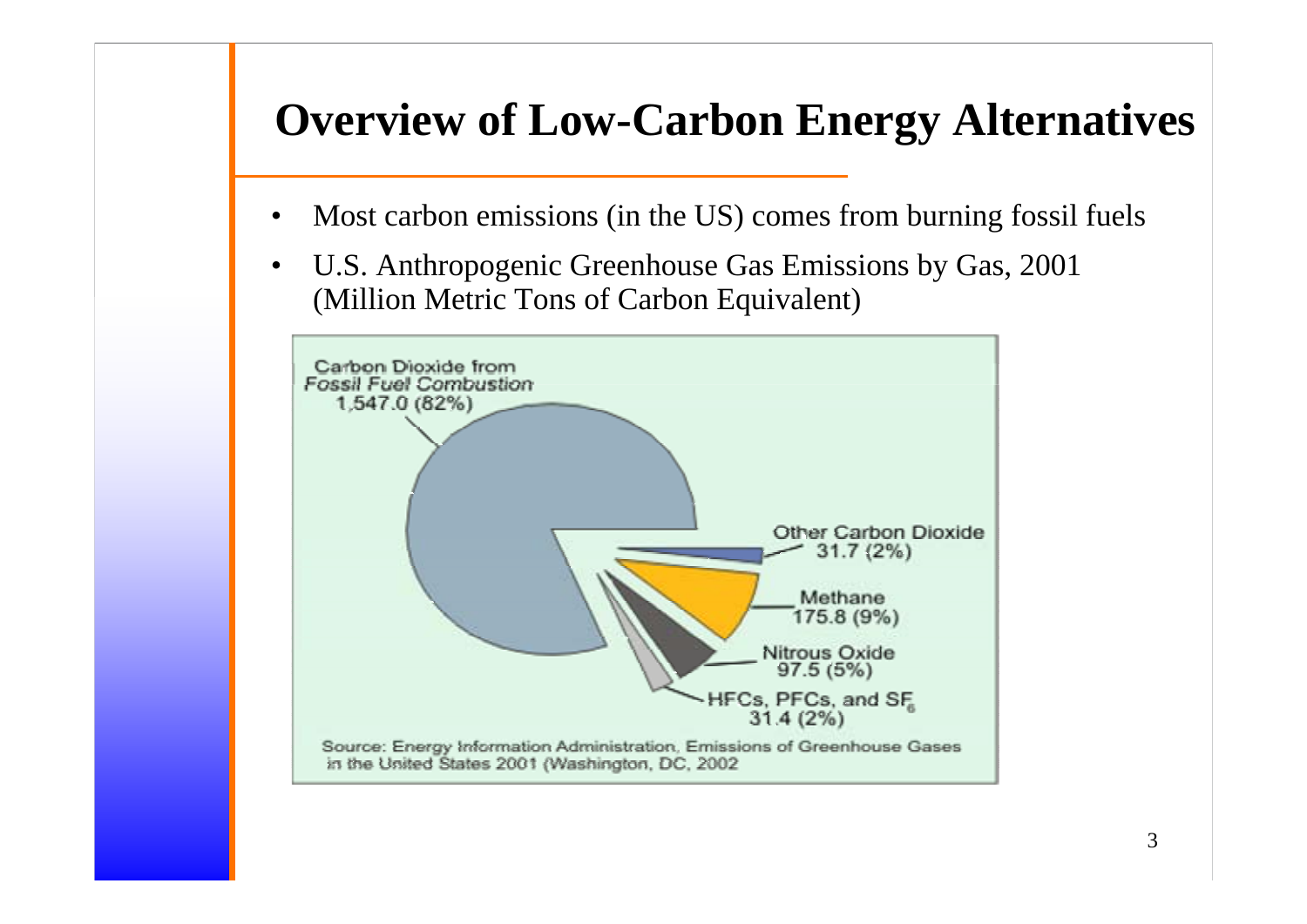$\bullet$ U.S. Primary Energy Consumption and Carbon Dioxide Emissions (2001)

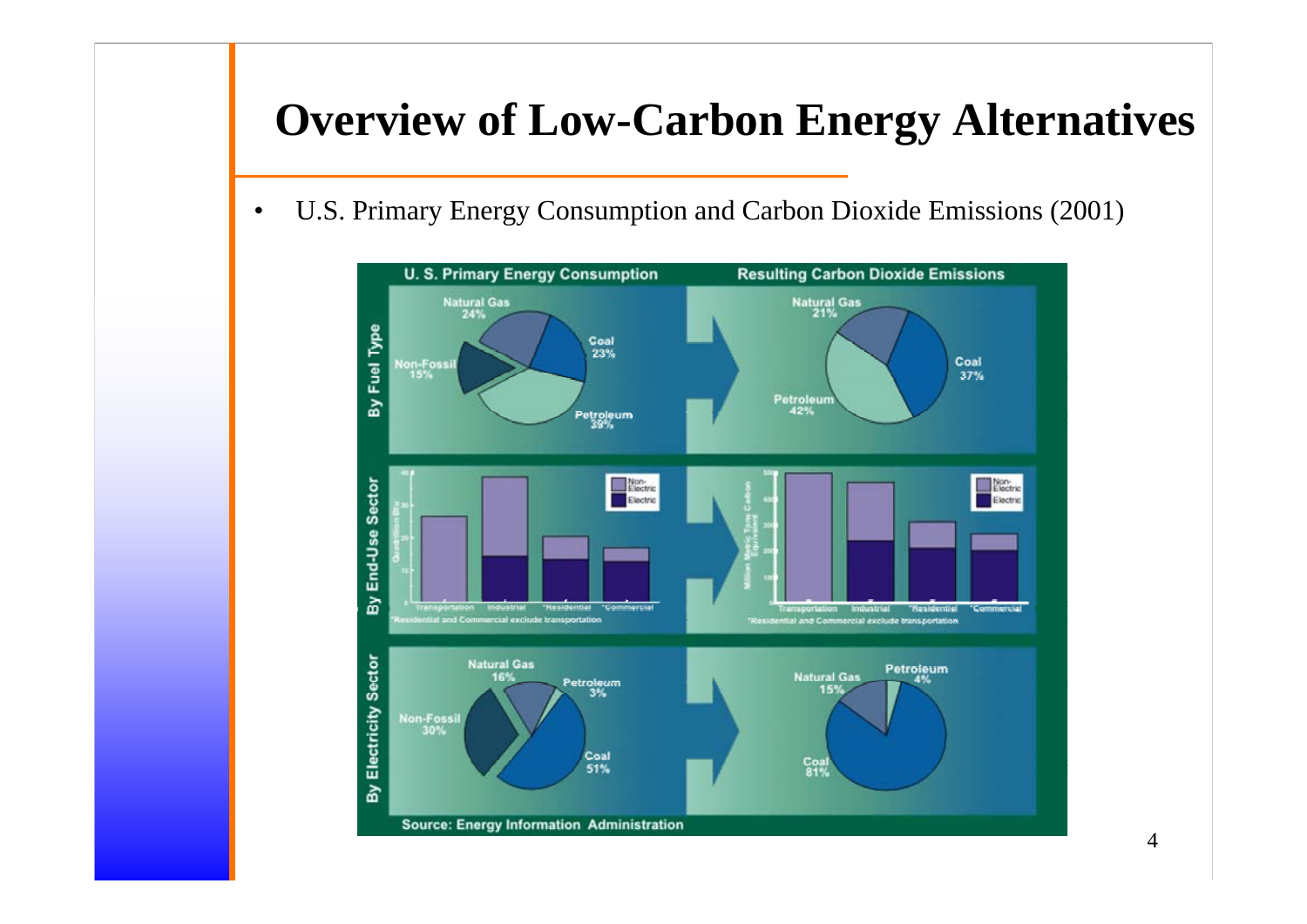- $\bullet$  Ever-increasing need and awareness of carbon dioxide emissions from power generation (and otherwise)
- •Need for low-carbon technologies to be more prominent
- • Examples:
	- Carbon capture and storage (e.g., sequestration)
	- Natural gas and combined cycle turbines
	- Hydroelectric power
	- Wind power
	- Solar power
	- Nuclear power
	- Geothermal power
	- Tidal power
- • Different levels of research and development (R&D) for each of these low-carbon options
- •Different possible payoffs and costs, different levels of risk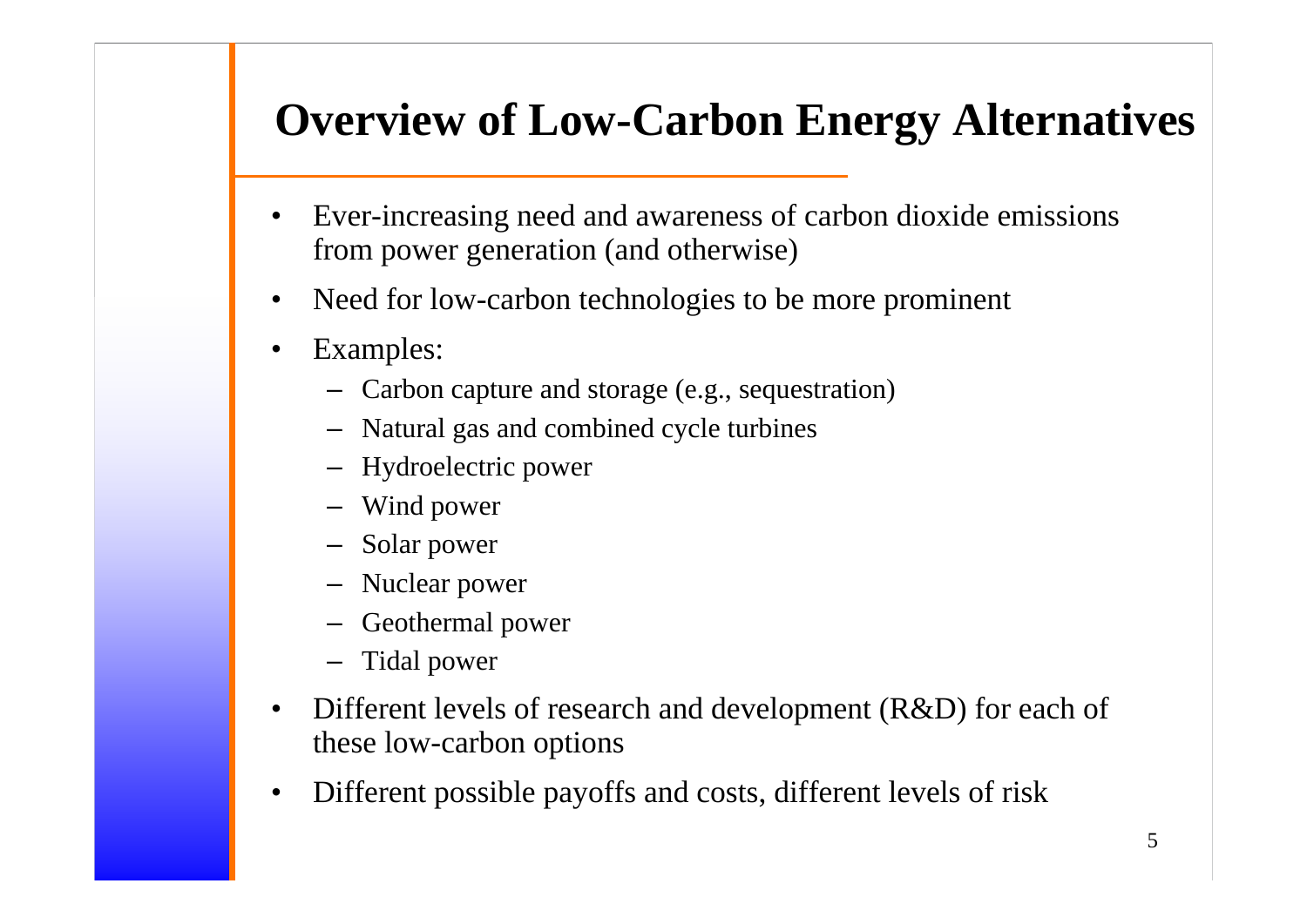Central Questions:

- • From the government's perspective, how should they fund R&D in these low-carbon technologies for power generation?
- •Need to take into account that there is limited investment capital
- • While many of these technologies are currently used or wellestablished, maybe it makes sense to investment in R&D improvements to make them more efficient
- • Maybe the capital would be better spent on investing in new but potentially promising areas (e.g., tidal power)
- $\bullet$  This is essentially a real options question to deal with R&D investment under uncertainty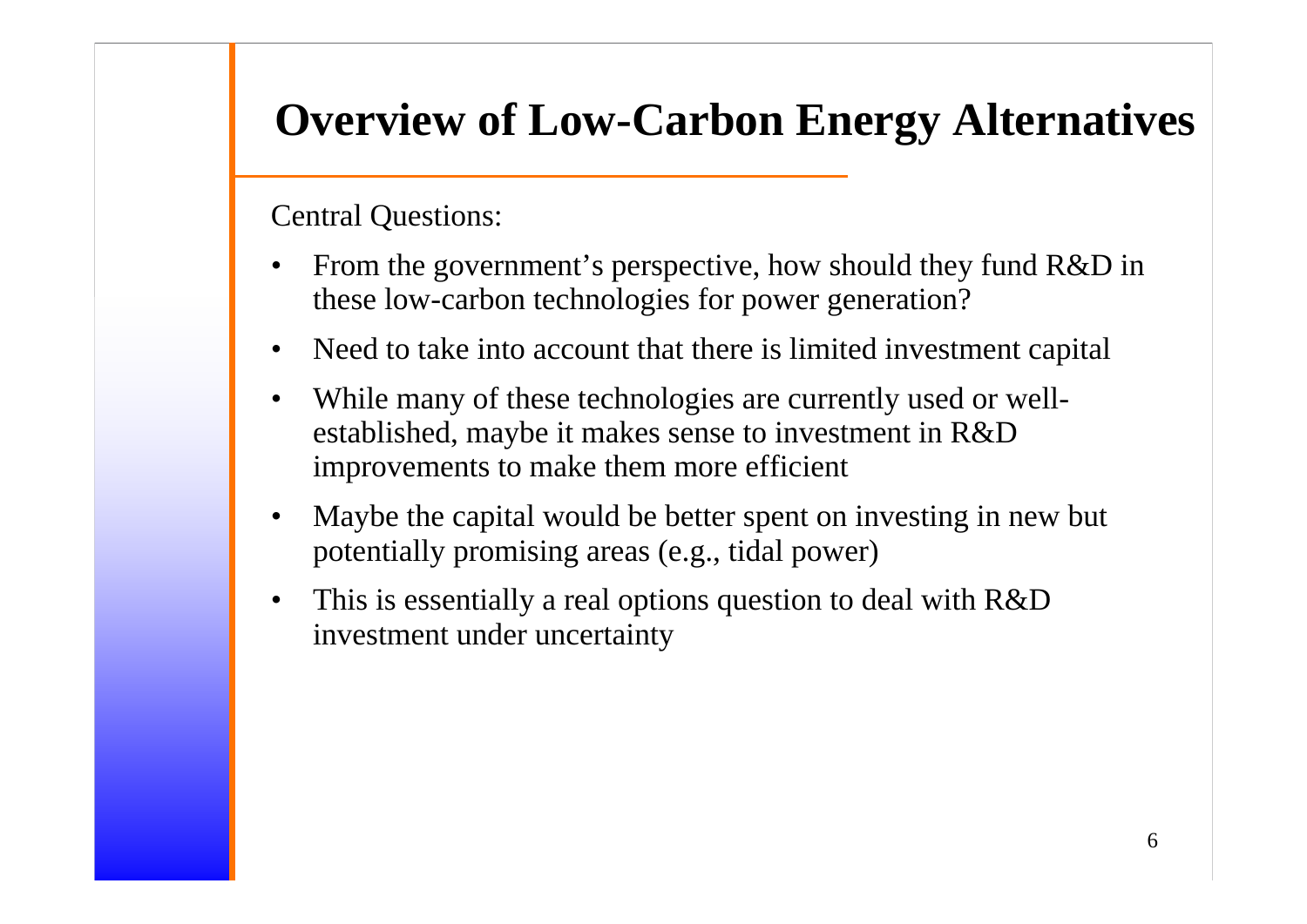## **Real Options Concepts**

- •Comparison between NPV and real options
- • Broad literature on real options methods for R&D decisions – e.g., Dixit & Pindyck (1994), Perdue et al. (1996), Trigeorgis (1996)
- •Consider uncertainties in expected market value or price
- • Consider the value of increased managerial flexibility through real options:
	- Delaying investment until conditions improve/reduced uncertainty (e.g., wait until certain environmental regulation is passed)
	- Continuing investment funding
	- Abandoning R&D investments as an option
- •Consider multi-stage decision points:

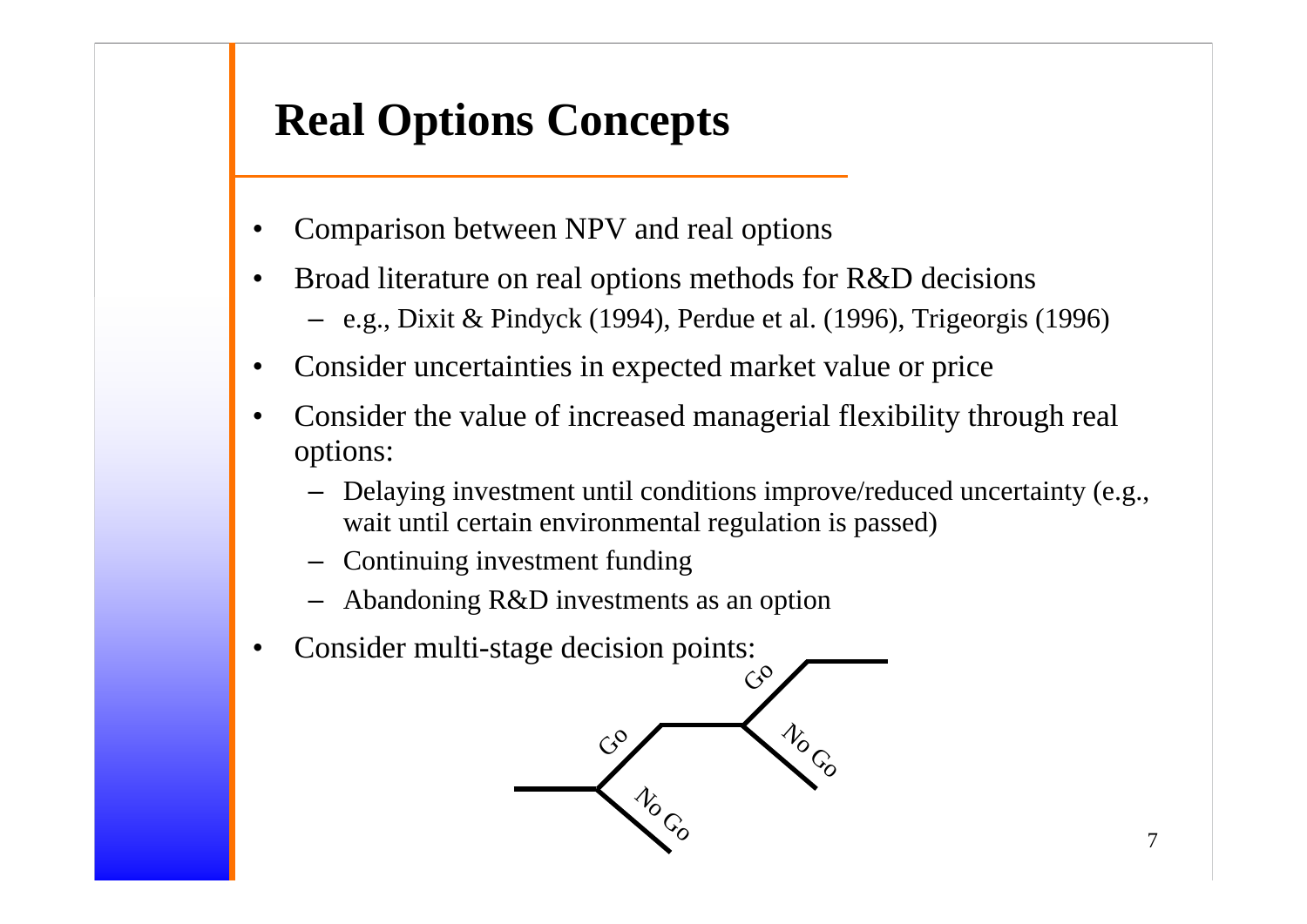## **Real Options for Public Sector**

- • Can consider the investment in low-carbon R&D either in the public sector as shown before or in the private sector (e.g., private energy company)
- • Public sector investments often non-market traded goods
	- Difficult to value
	- Discount rate? Constant vs. Variable?
	- Public investments often have no abandonment option absent massive overruns in cost or schedule: *investments continue until capability is achieved or no longer required*
- • Vonortas & Hertzfeld (1998) apply option method to attribute social benefits to NPV calculations in support of R&D decisions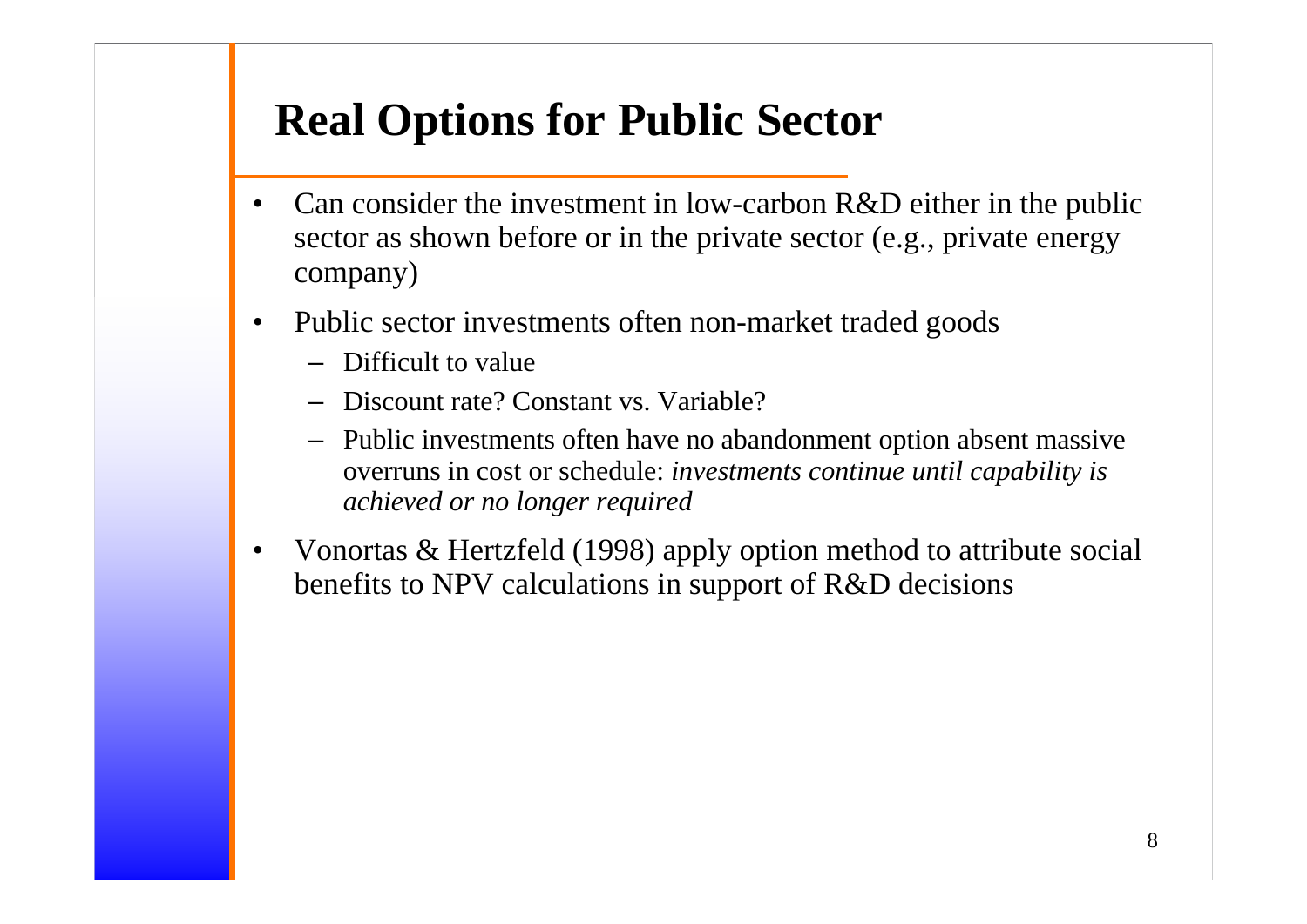## **A Possible Real Options Approach for Low-Carbon R&D Investments From the Government Perspective**

- • Consider the problem as a multi-stage, multi-project competition ideal problem for real options framework:
	- Stages can be years; "projects" can be R&D efforts either for separate technologies (e.g., tidal or wind power), different directions for same technology, or combinations thereof
	- Each potential project represents an option to the energy research manager
	- The cost of exercising each option is the amount of funding required for each project's development
	- An option is exercised through the award of a continuation of funding.  $t = 0$   $t = 1$
- • Solution is the optimal portfolio of options (energy projects) to fund at each stage to maximize overall capability success.
- • Can use stochastic dynamic programming to solve.



9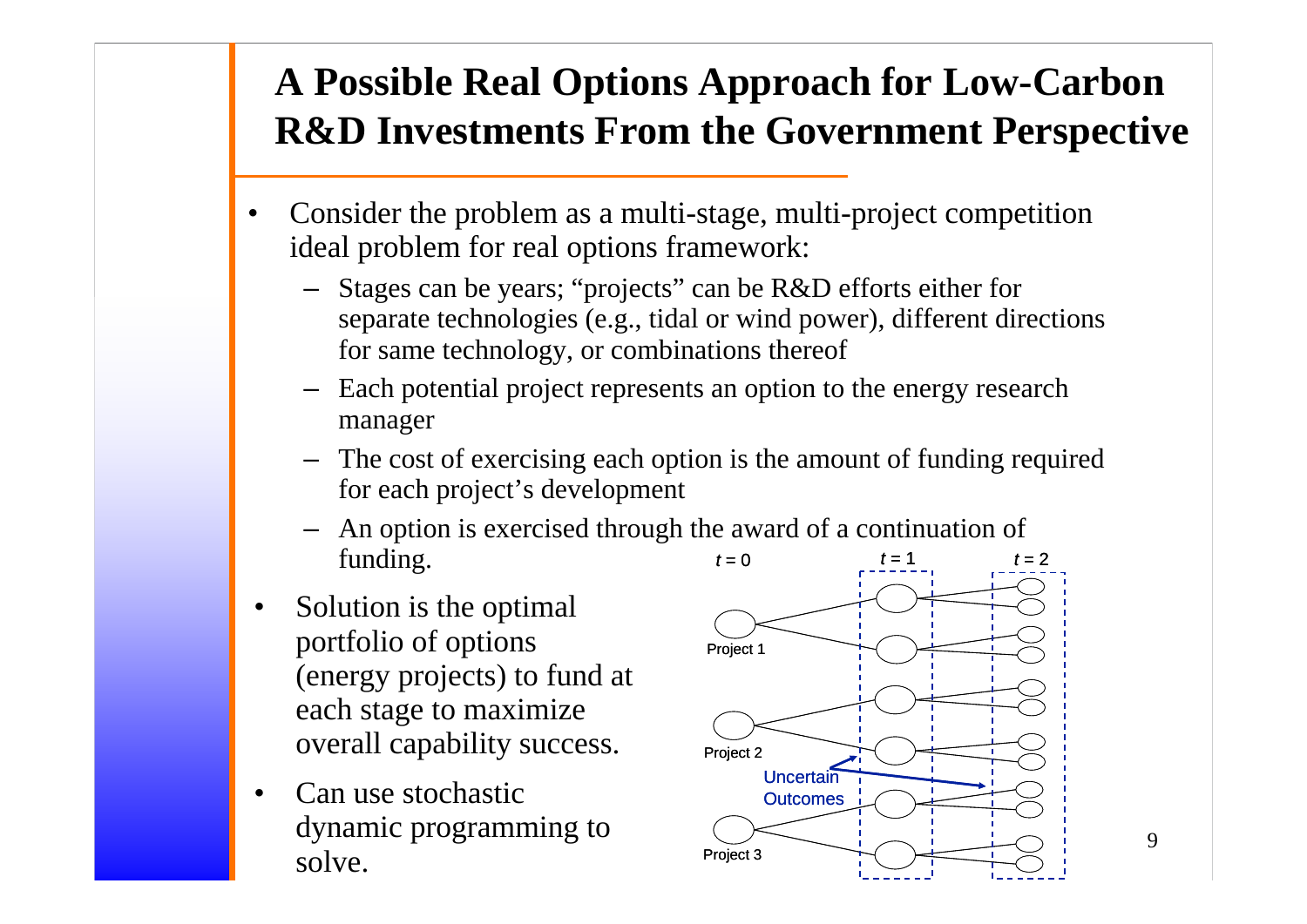## **Real Options Example: TRL as Metric**

- • Formulating a value for each option requires a measurement of every project's current and expected technological maturity
- • Technology Readiness Level (TRL) is a measurement system used by US government agencies, especially NASA and the Department of Defense, to assess the maturity of evolving technologies
- • For our example, we will use the TRL system to describe the success of R&D projects at each stage of a competition (could use other methods, could use less then eight levels with TRL as well)

| <b>TRL</b>     | <b>Definition</b>                                                                    |
|----------------|--------------------------------------------------------------------------------------|
|                | Basic principles observed and reported                                               |
| $\mathfrak{D}$ | Technology concept and/or application formulated                                     |
| 3              | Analytical and experimental critical function and/or characteristic proof of concept |
| $\overline{4}$ | Component and/or breadboard validation in laboratory environment                     |
| 5              | Component and/or breadboard validation in relevant environment                       |
| 6              | System/subsystem model or prototype demonstration in a relevant environment          |
| 7              | System prototype demonstration in an operational environment                         |
| 8              | Actual system completed and qualified through test and demonstration                 |
| 9              | Actual system proven through successful operations                                   |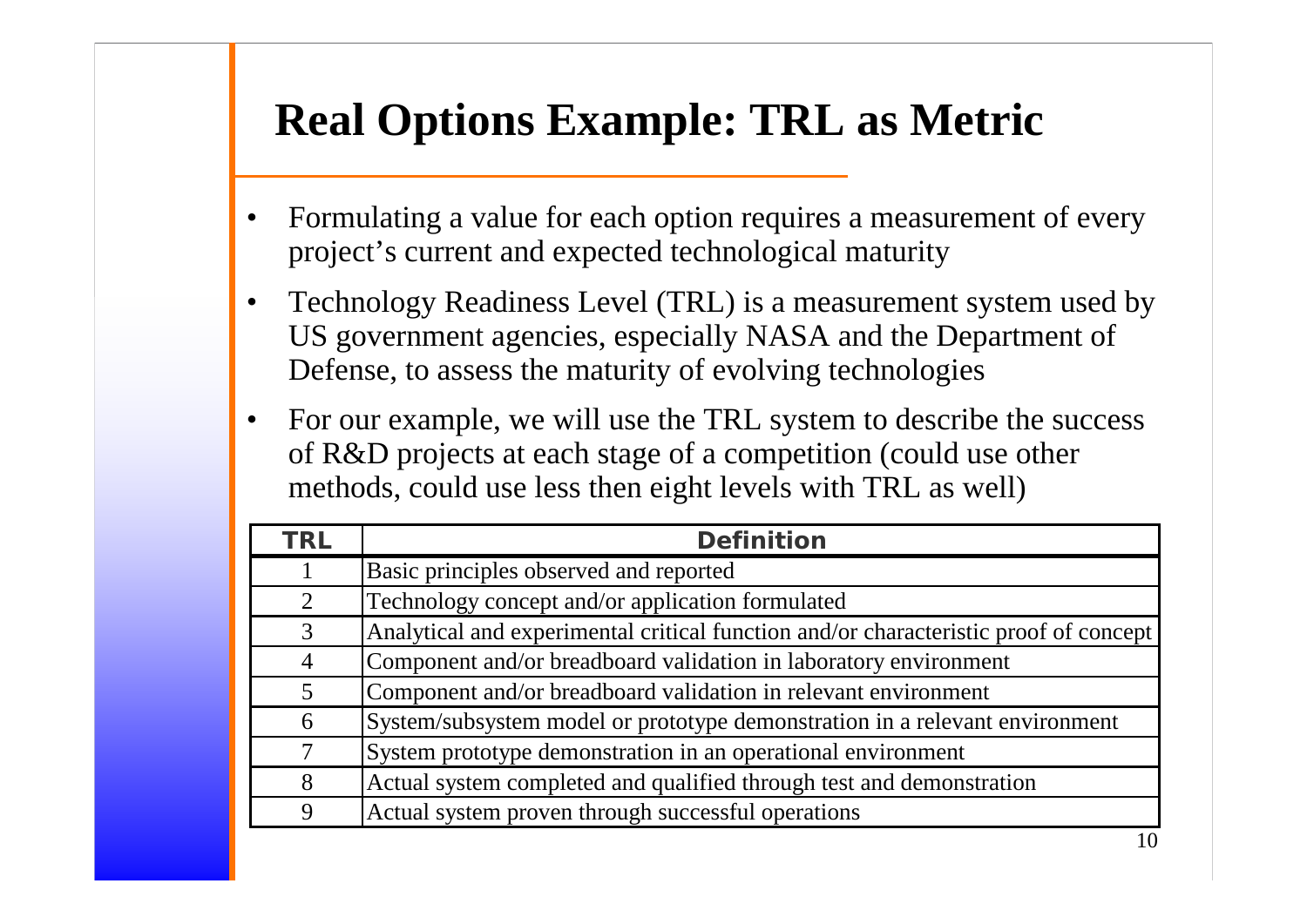## **Real Options Example: Description**

#### Simple Project Formulation

- • Objective Function: Maximize probability of achieving TRL 8 after 2 stages (time periods), states are TRLs for each project
- • Two-stage, multi-project competition
	- Solved for *i* project, *t* stage problem
- • Stage 1: Technology Development (goal is to achieve TRL 6)
	- Each project has a specific probability of achieving TRLs 4-8 as a function of allocated budget. Probabilities could be a
		- Function of discrete budget / TRL pairs
		- Continuous step-function of budget and TRL outcomes
- • Stage 2: Capability Development (goal is to achieve TRL 8)
	- Each project has a specific probability of achieving TRLs 4-8 conditional upon TRL achieved in Stage 1 and allocated budget
	- Hence, we need to realize the outcomes from Stage 1 before making Stage 2 decisions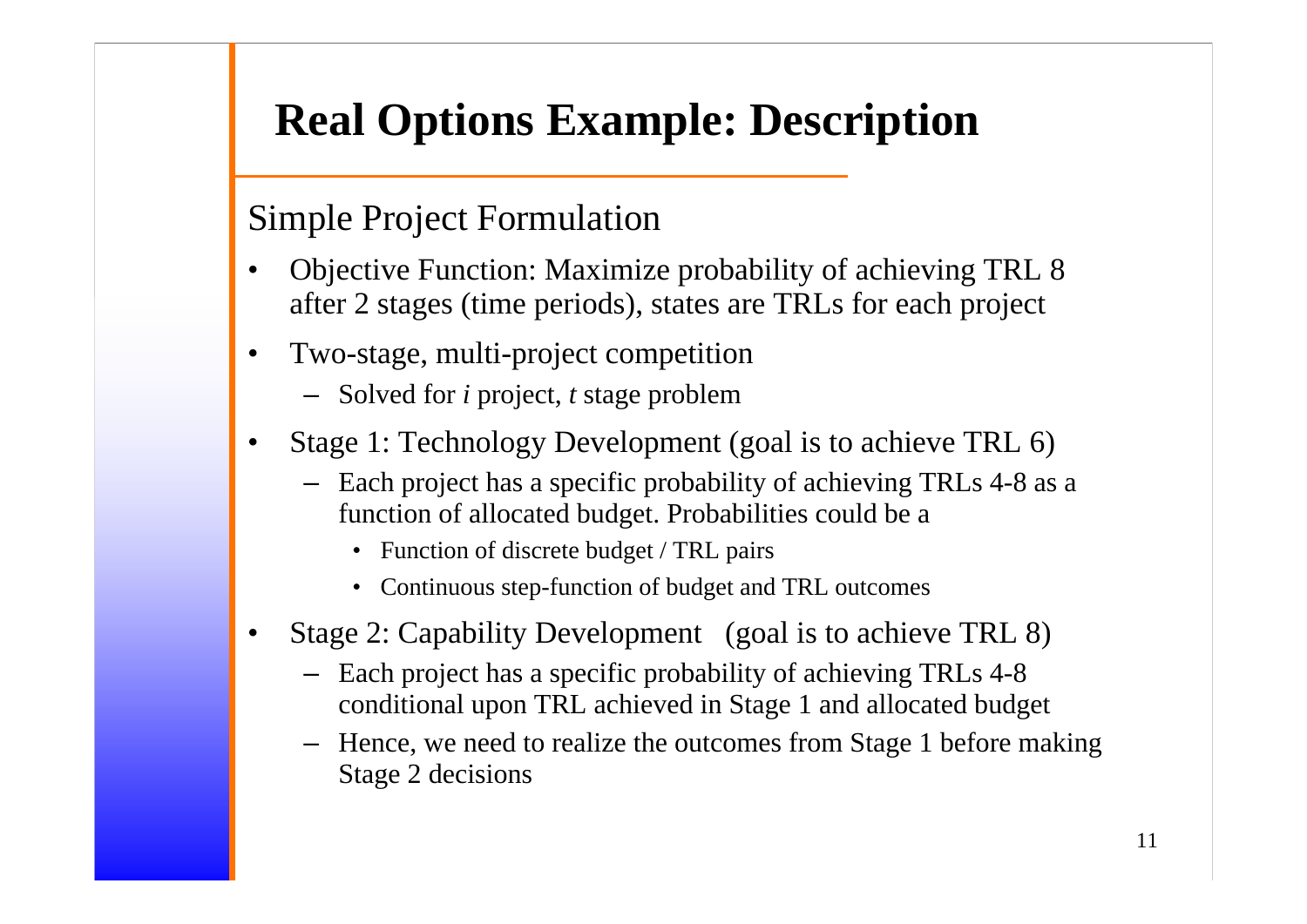## **Real Options Example: Overall Structure**

- $\bullet$  Which energy R& D projects should be funded in *t=0?*
- • Which project should be funded in *t=1?*
- • Goal: Maximize the probability of achieving the desired TRL level for at least one of the projects

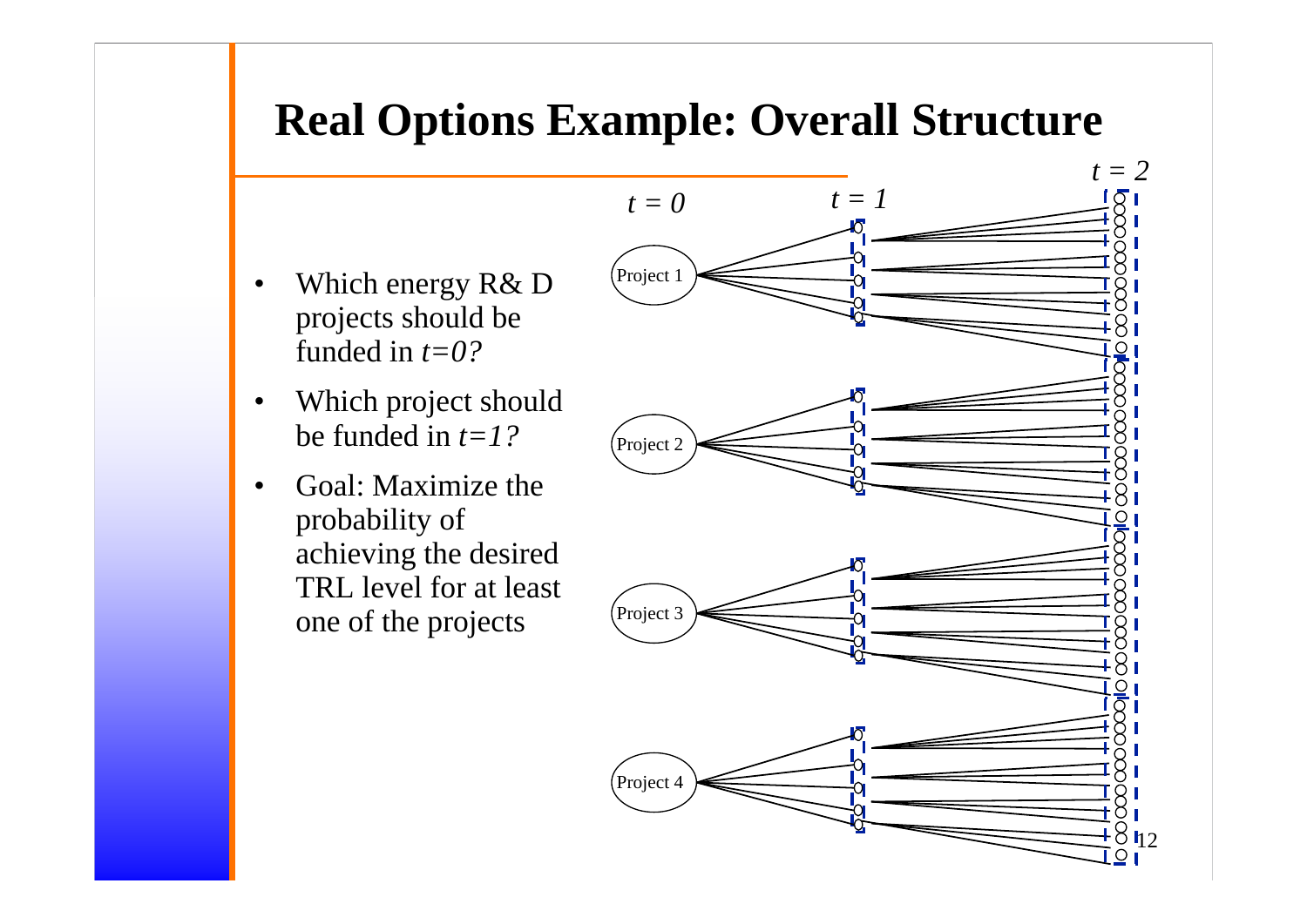#### **Real Options Example: Transition Probabilities**

 $t = 2$ 

•We assume the state transition probabilities are known (or can be elicited from subject matter experts)  $t = 1$ TRL 4 TRL 4 TRL 5 TRL 6 $p = \frac{0.3}{1}$  $p = 0.4$  $p = 0.2$ 

•For example, Project 1:

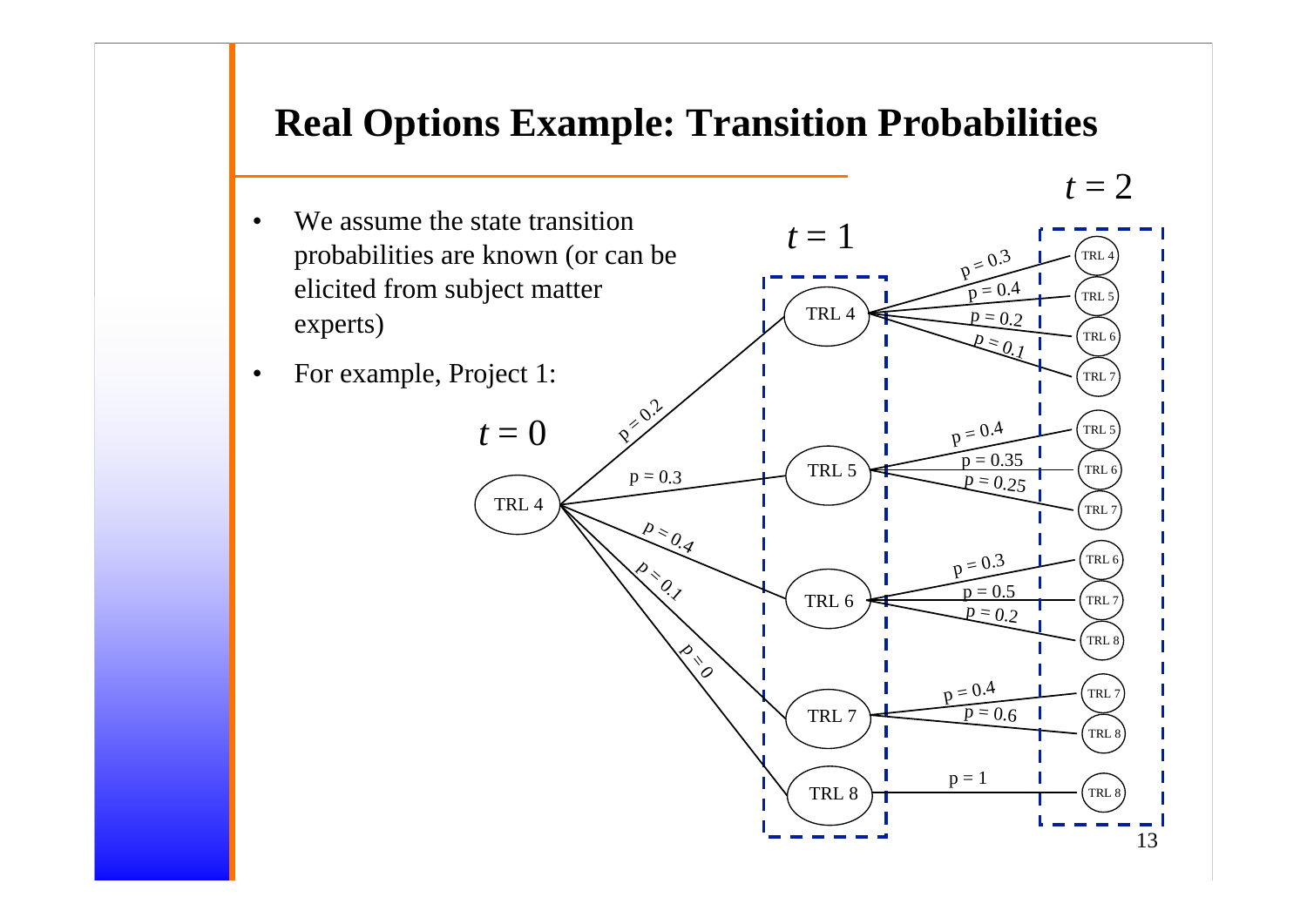## **Real Options Example**

Suppose the potential funding level for each project at every stage is fixed; decision is whether to fund that project. The budget at each stage is fixed (Eckhause, Hughes and Gabriel 2008).

- Let  $C_i \in S_i$  be the state of project *i* at time period *t*
- Let  $X_{it} \in \{0,1\}$  be the decision variable of whether to fund project *i* at time period *<sup>t</sup>*
- •• Let  $\alpha_i$  represent the cost of funding project *i* at time period *t*
- •• Let  $B_t$  represent the R&D budget available for time period t

We assume the state transition probabilities are known:

$$
\mathbf{P}\{C_{i,t+1} = S_2 \mid C_{it} = S_1, X_{it} = 1\} \quad \forall s_1, s_2
$$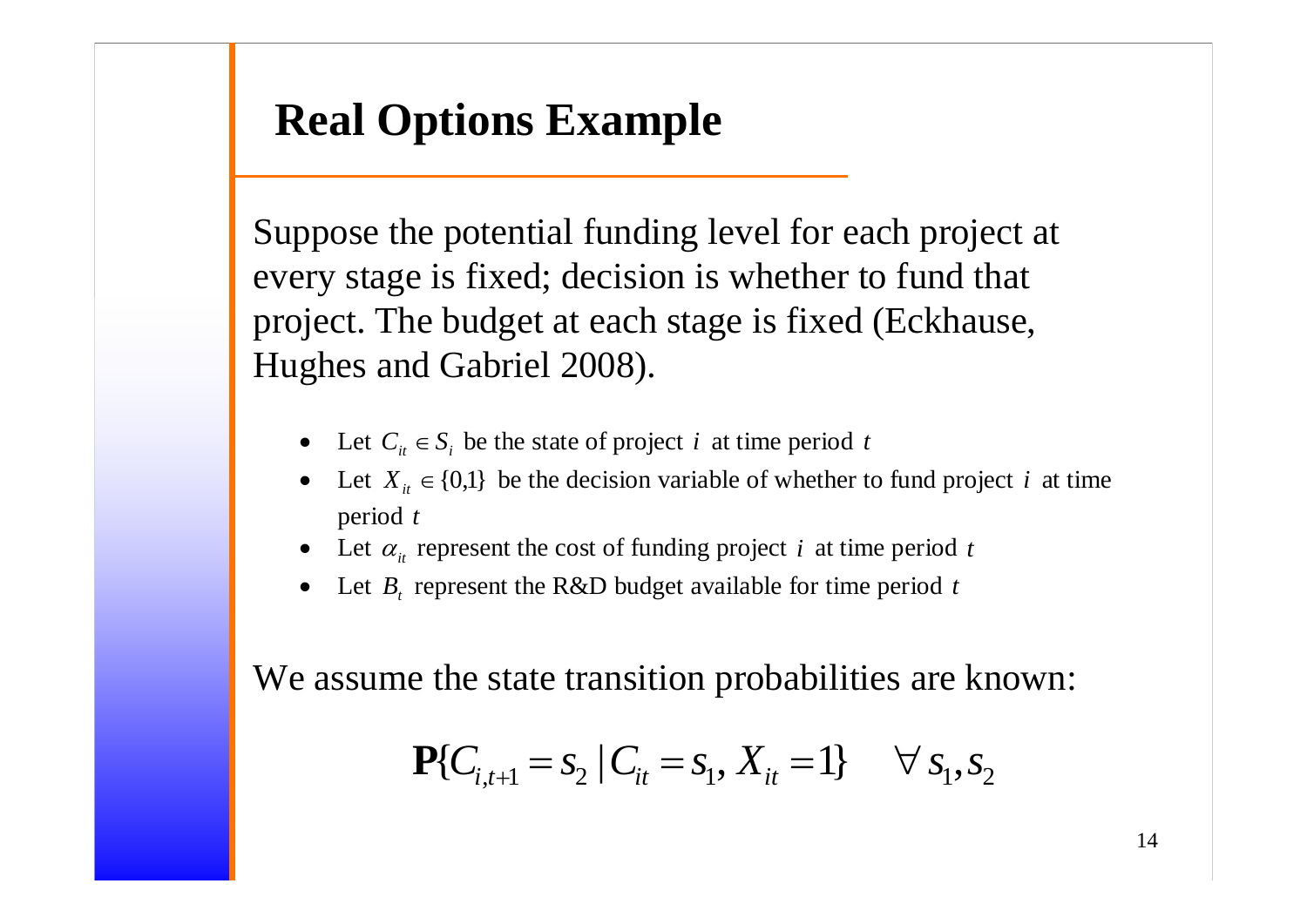### **Example: 4 Projects, 2 Time Periods**

| <b>Project Costs</b>                               | Time<br>Period<br>(Stage) 1 | <b>Time Period</b><br>(Stage) 2 |  |
|----------------------------------------------------|-----------------------------|---------------------------------|--|
| <b>Project 1: Advanced</b><br><b>Wind Turbines</b> | $3.5M \in$                  | $4.0M \in$                      |  |
| <b>Project 2: Carbon</b><br>Sequestration          | $3.7M \in$                  | 6.9M $\in$                      |  |
| <b>Project 3: Tidal Power</b>                      | $5.0M \in$                  | 10.4M €                         |  |
| <b>Project 4: Solar Power</b>                      | $2.3M \in$                  | 6.3M $\in$                      |  |
| <b>Total for all 4 Projects</b>                    | 14.5M €                     | 27.6M €                         |  |

Program Budget Constraints

- Total budget for Stage 1: **10 M €**
- Total budget for Stage 2: **20 M €**
- – Clearly we cannot fund all four projects within the existing annual budgets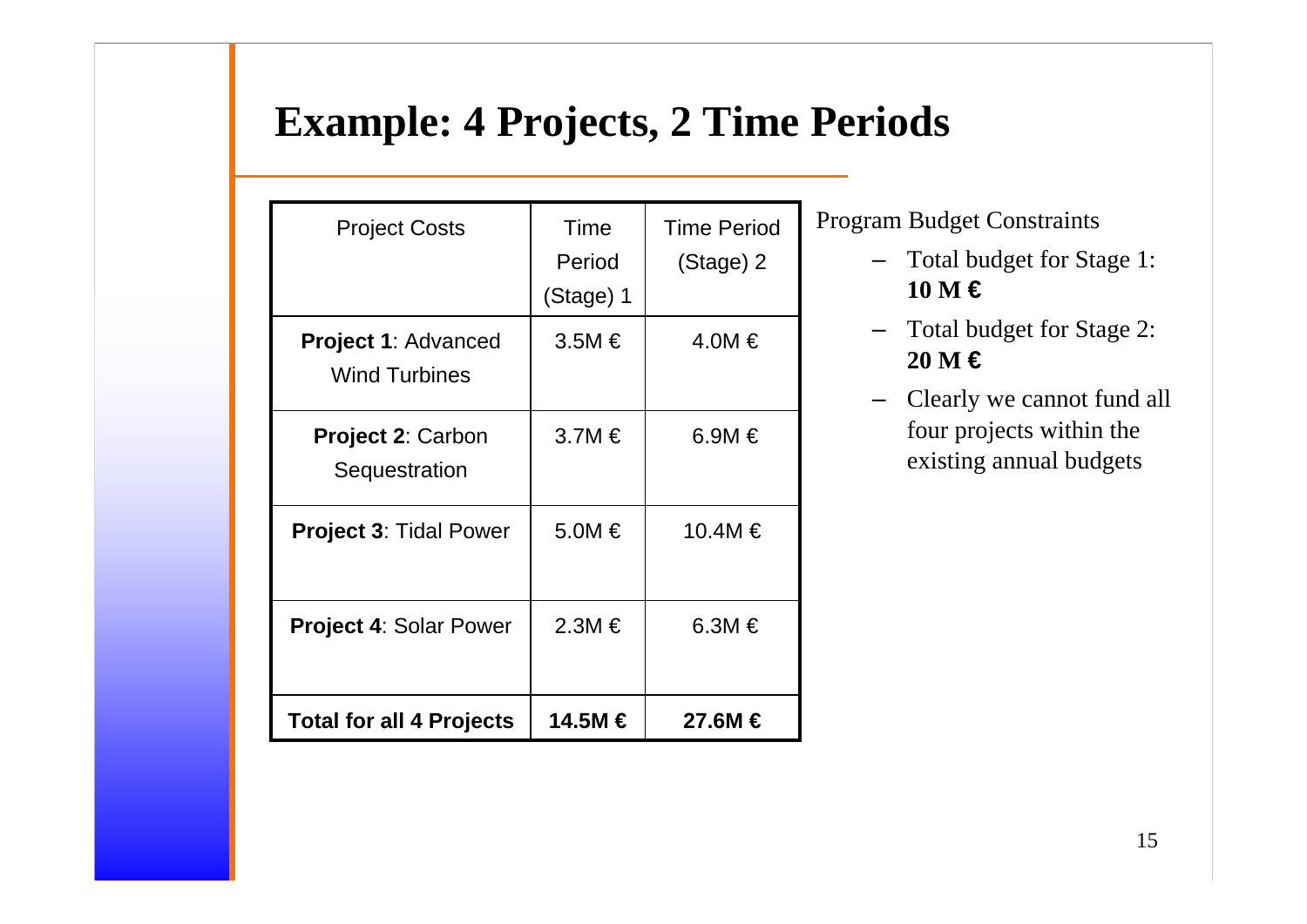# **Simplest Case Example**

#### $\bullet$ Stage 2 transitions:

| <b>Second</b><br><b>Stage</b><br><b>Outcomes</b> | Stage 2<br><b>TRL</b> | Stage 1<br><b>TRL</b><br><b>Achieved</b> | <b>Prob</b> |
|--------------------------------------------------|-----------------------|------------------------------------------|-------------|
| Project 1                                        | 4                     | 4                                        | 0.30        |
|                                                  | 5                     | 4                                        | 0.40        |
|                                                  | 6                     | 4                                        | 0.20        |
|                                                  | 7                     | 4                                        | 0.10        |
|                                                  | 5                     | 5                                        | 0.40        |
|                                                  | 6                     | 5                                        | 0.35        |
|                                                  | 7                     | 5                                        | 0.25        |
|                                                  | 6                     | 6                                        | 0.30        |
|                                                  | $\overline{7}$        | 6                                        | 0.50        |
|                                                  | 8                     | 6                                        | 0.20        |
|                                                  | $\overline{7}$        | $\overline{7}$                           | 0.40        |
|                                                  | 8                     | 7                                        | 0.60        |
|                                                  | 8                     | 8                                        | 1.00        |
| Project 2                                        | 4                     | 4                                        | 0.10        |
|                                                  | 5                     | $\overline{4}$                           | 0.30        |
|                                                  | 6                     | 4                                        | 0.40        |
|                                                  | $\overline{7}$        | $\overline{4}$                           | 0.20        |
|                                                  | 5                     | 5                                        | 0.30        |
|                                                  | 6                     | 5                                        | 0.20        |
|                                                  | $\overline{7}$        | $\overline{5}$                           | 0.50        |
|                                                  | 6                     | 6                                        | 0.20        |
|                                                  | $\overline{7}$        | 6                                        | 0.70        |
|                                                  | 8                     | 6                                        | 0.10        |
|                                                  | $\overline{7}$        | 7                                        | 0.35        |
|                                                  | 8                     | 7                                        | 0.65        |
|                                                  | 8                     | 8                                        | 1.00        |

| <b>Second</b><br><b>Stage</b><br><b>Outcomes</b> | Stage 2<br><b>TRL</b>   | Stage 1<br><b>TRL</b><br><b>Achieved</b> | <b>Prob</b> |  |
|--------------------------------------------------|-------------------------|------------------------------------------|-------------|--|
| Project 3                                        | $\overline{\mathbf{4}}$ | 4                                        | 0.20        |  |
|                                                  | 5                       | $\overline{4}$                           | 0.40        |  |
|                                                  | 6                       | $\overline{\mathcal{L}}$                 | 0.20        |  |
|                                                  | $\overline{7}$          | $\overline{4}$                           | 0.10        |  |
|                                                  | 8                       | 4                                        | 0.10        |  |
|                                                  | 5                       | 5                                        | 0.40        |  |
|                                                  | $\overline{6}$          | $\overline{5}$                           | 0.35        |  |
|                                                  | $\overline{7}$          | 5                                        | 0.15        |  |
|                                                  | 8                       | 5                                        | 0.10        |  |
|                                                  | 6                       | 6                                        | 0.30        |  |
|                                                  | $\overline{7}$          | 6                                        | 0.40        |  |
|                                                  | 8                       | 6                                        | 0.30        |  |
|                                                  | 7                       | 7                                        | 0.30        |  |
|                                                  | 8                       | $\overline{7}$                           | 0.70        |  |
|                                                  | 8                       | 8                                        | 1.00        |  |
| Project 4                                        | 4                       | 4                                        | 0.40        |  |
|                                                  | $\overline{5}$          | $\overline{4}$                           | 0.30        |  |
|                                                  | 6                       | $\overline{\mathcal{L}}$                 | 0.20        |  |
|                                                  | $\overline{7}$          | 4                                        | 0.10        |  |
|                                                  | 5                       | 5                                        | 0.50        |  |
|                                                  | 6                       | $\overline{5}$                           | 0.30        |  |
|                                                  | $\overline{7}$          | $\overline{5}$                           | 0.10        |  |
|                                                  | 8                       | 5                                        | 0.10        |  |
|                                                  | 6                       | 6                                        | 0.40        |  |
|                                                  | $\overline{7}$          | 6                                        | 0.30        |  |
|                                                  | 8                       | 6                                        | 0.30        |  |
|                                                  | $\overline{7}$          | $\overline{7}$                           | 0.50        |  |
|                                                  | 8                       | $\overline{7}$                           | 0.50        |  |
|                                                  | 8                       | 8                                        | 1.00        |  |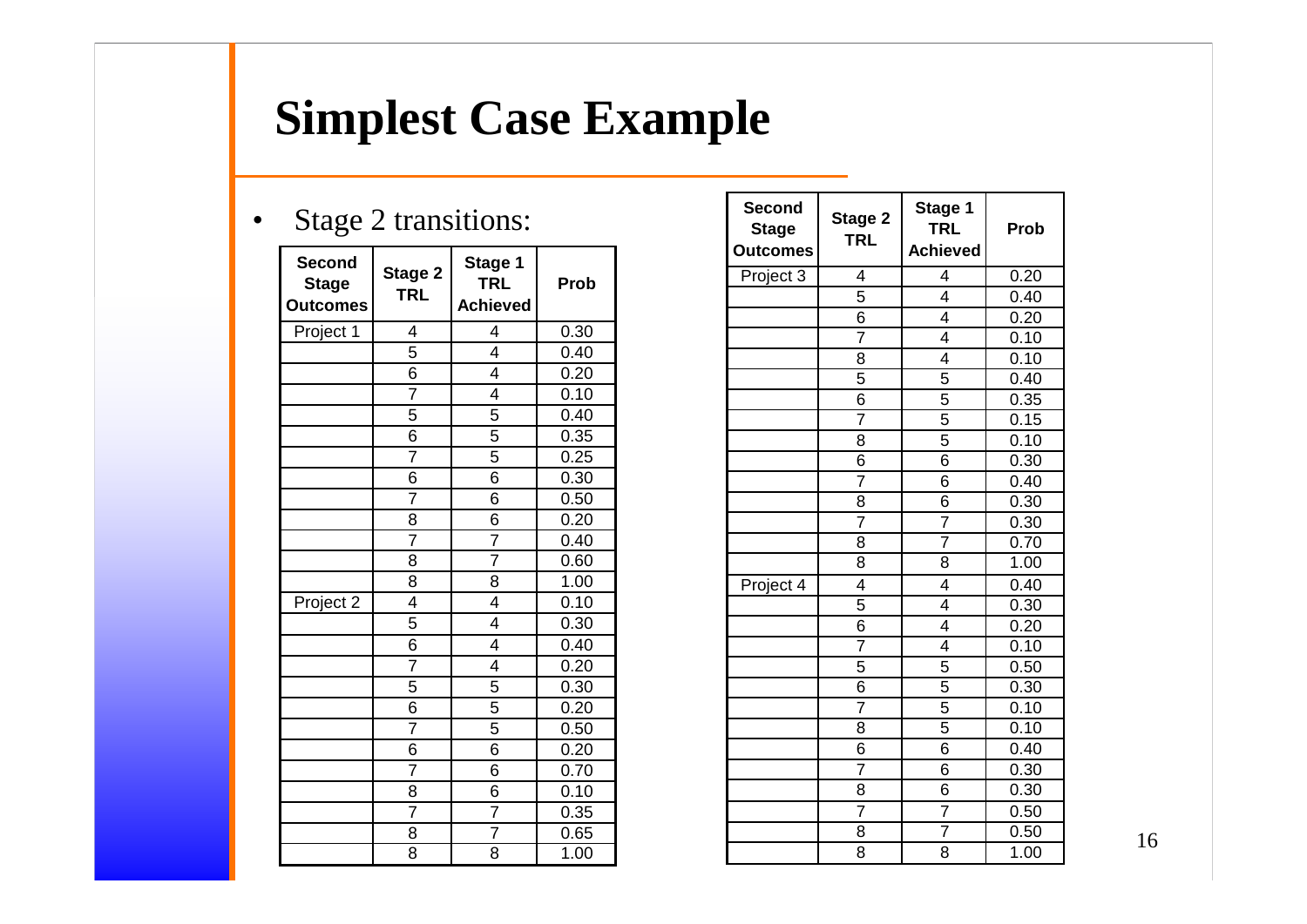## **Real Options Example: Solution**

- $\bullet$  Solution to SDP indicates that we should fund Project 3 and Project 4 in the first stage.
	- In stage 1, Project 3 is most expensive; Project 4 is least expensive.
	- The probability of success is 0.56.
- • Note one could fund Projects 1, 2, and 4 in the first (and second) stage within budget
	- However, probability of success is only 0.47.
	- Real options approach illustrates that "more options is better" does not always hold.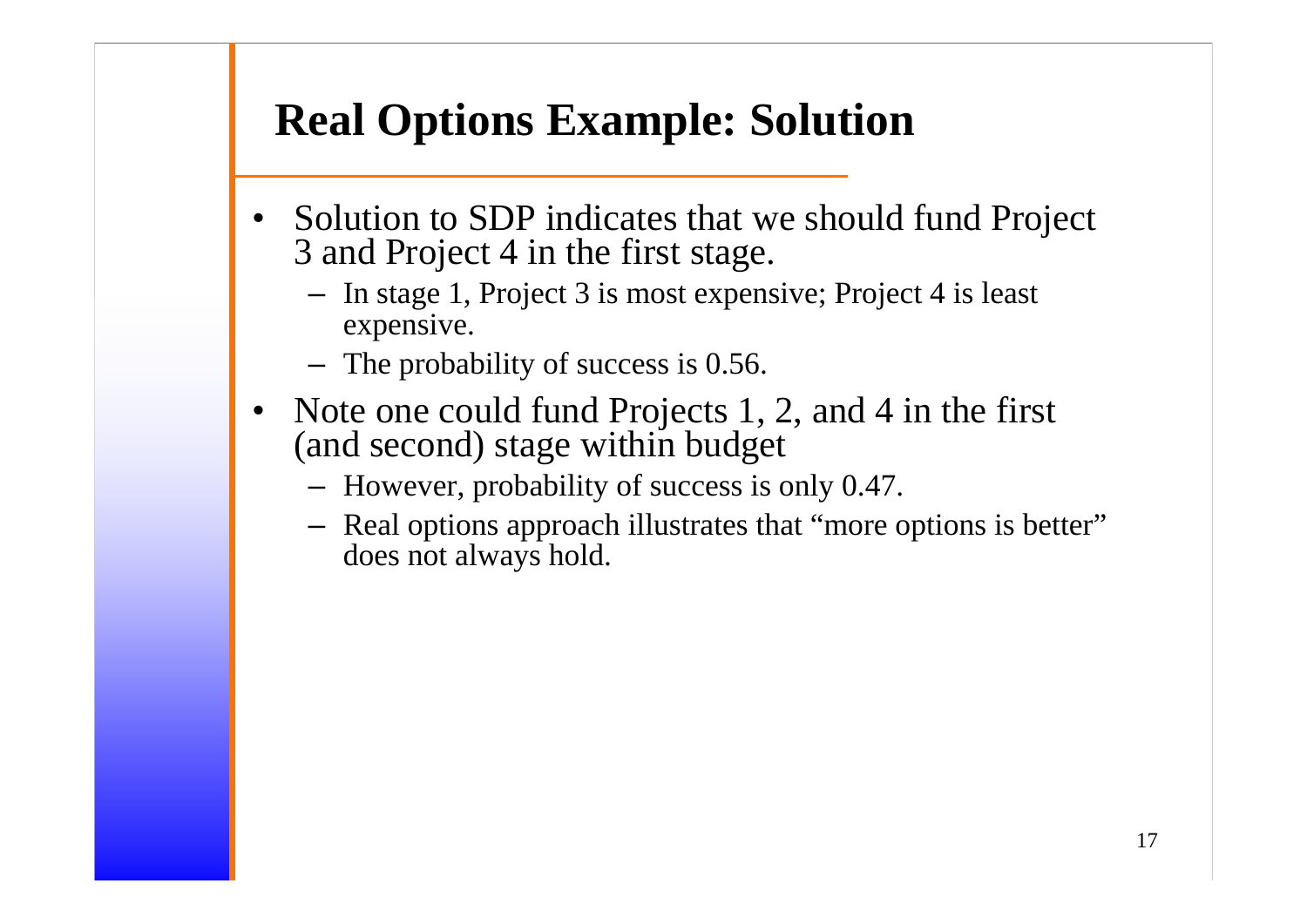### **Extension: Budget and Funding Flexibility**

Fixed Total Budget at Beginning B<sub>1</sub>

- • Can spread budget between each phase:
	- B<sub>t</sub> denotes budget *remaining* at time period t
- • Projects may be funded at multiple levels (not just on/off)
	- Discrete, step-wise function
	- Limited to number of state transition probabilities reasonably definable by subject matter experts (SMEs)
- •• Let  $\alpha_{it}$  denote the cost of funding vendor *i* at time period *t* at level *l*
- Let  $X_{it} \in \{0,1\}$  be the decision variable of whether to fund vendor *i* at time period *t* at level *l*
- • Decisions:
	- Which options to purchase and exercise in each stage
	- How to spread the budget optimally
- •Must discretize budget between periods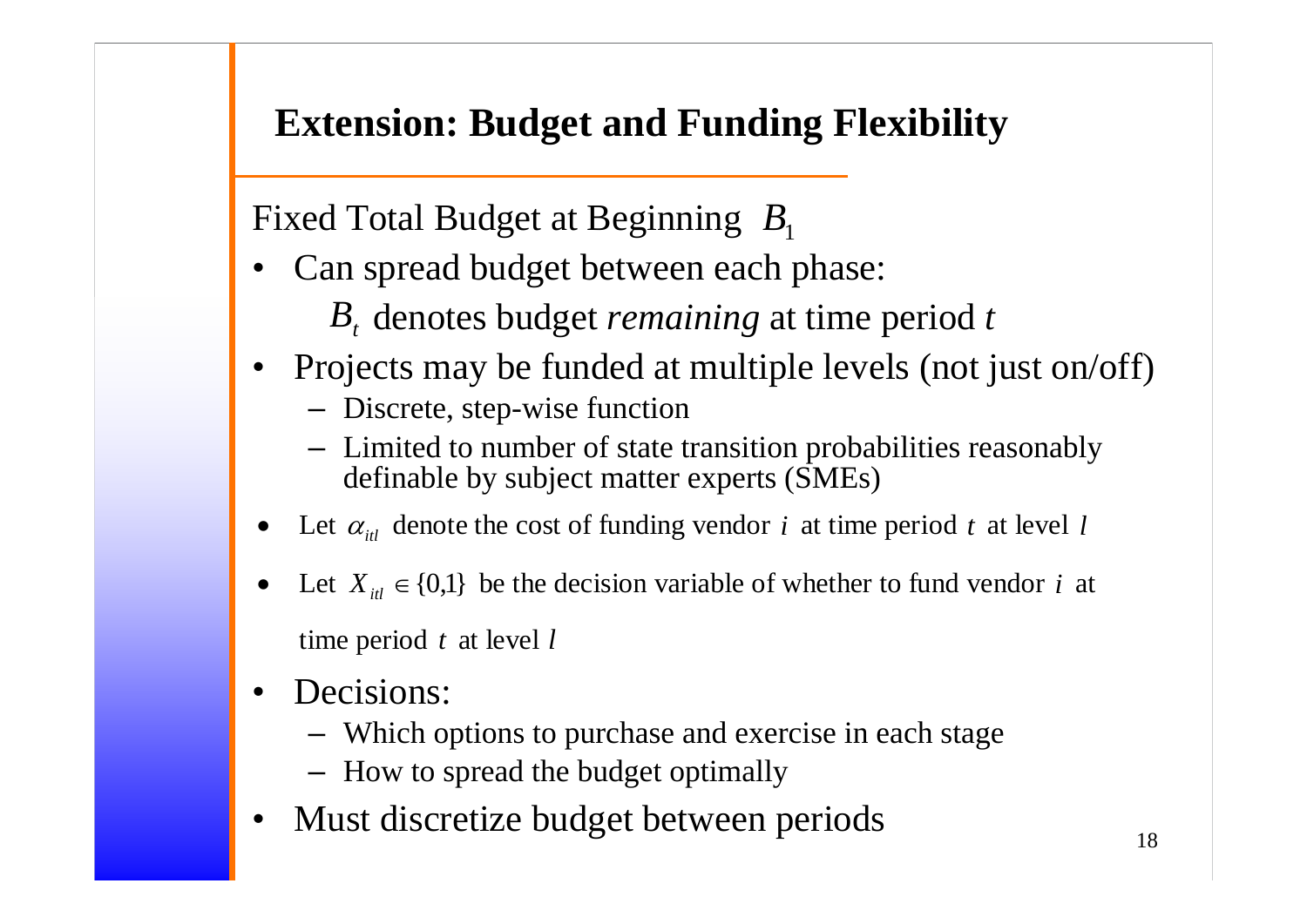## **Extended Problem Example**

• 2 Stage, 3 Funding Level, 4 Vendor Problem:

| Project          | Time       | Time          | Time       | Time       | Time          | Time       |
|------------------|------------|---------------|------------|------------|---------------|------------|
| Costs            | Period 1   | Period 1      | Period 1   | Period 2   | Period 2      | Period 2   |
|                  | Low        | <b>Middle</b> | High       | Low        | <b>Middle</b> | High       |
| Project 1        | $2.5M \in$ | $3.5M \in$    | $5.0M \in$ | $3.0M \in$ | $4.0M \in$    | $5.0M \in$ |
| <b>Project 2</b> | $3.2M \in$ | $3.7M \in$    | $5.2M \in$ | 6.9M $\in$ | 6.9M $\in$    | $7.9M \in$ |
| Project 3        | $3.0M \in$ | $5.0M \in$    | $9.2M \in$ | 10.4M €    | 10.4M €       | 10.4M €    |
| Project 4        | 1.8M $\in$ | $2.3M \in$    | $2.8M \in$ | $5.3M \in$ | 6.3M $\in$    | $7.3M \in$ |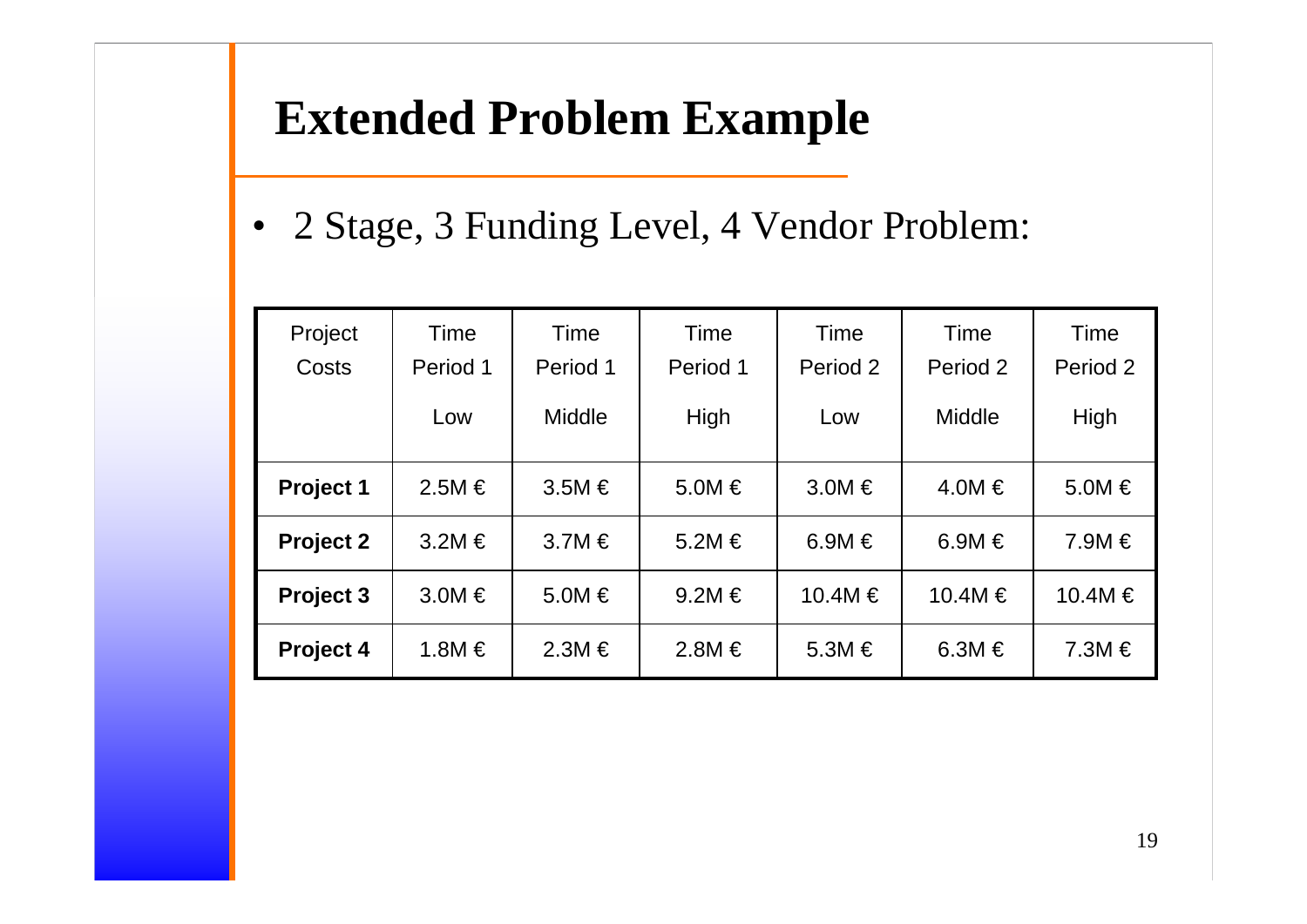# **Extended Problem Example**

- Program Budget Constraint
	- Total budget can be spread over both stages:  $10$  M  $\in$  + 20 M  $\in$  = 30 M  $\in$
- The "middle" funding case corresponds to the previous problem in terms of costs and probabilities
- $\bullet$  State transition probabilities correspond to funding levels. Higher funding levels increase the probability that the project reaches success state.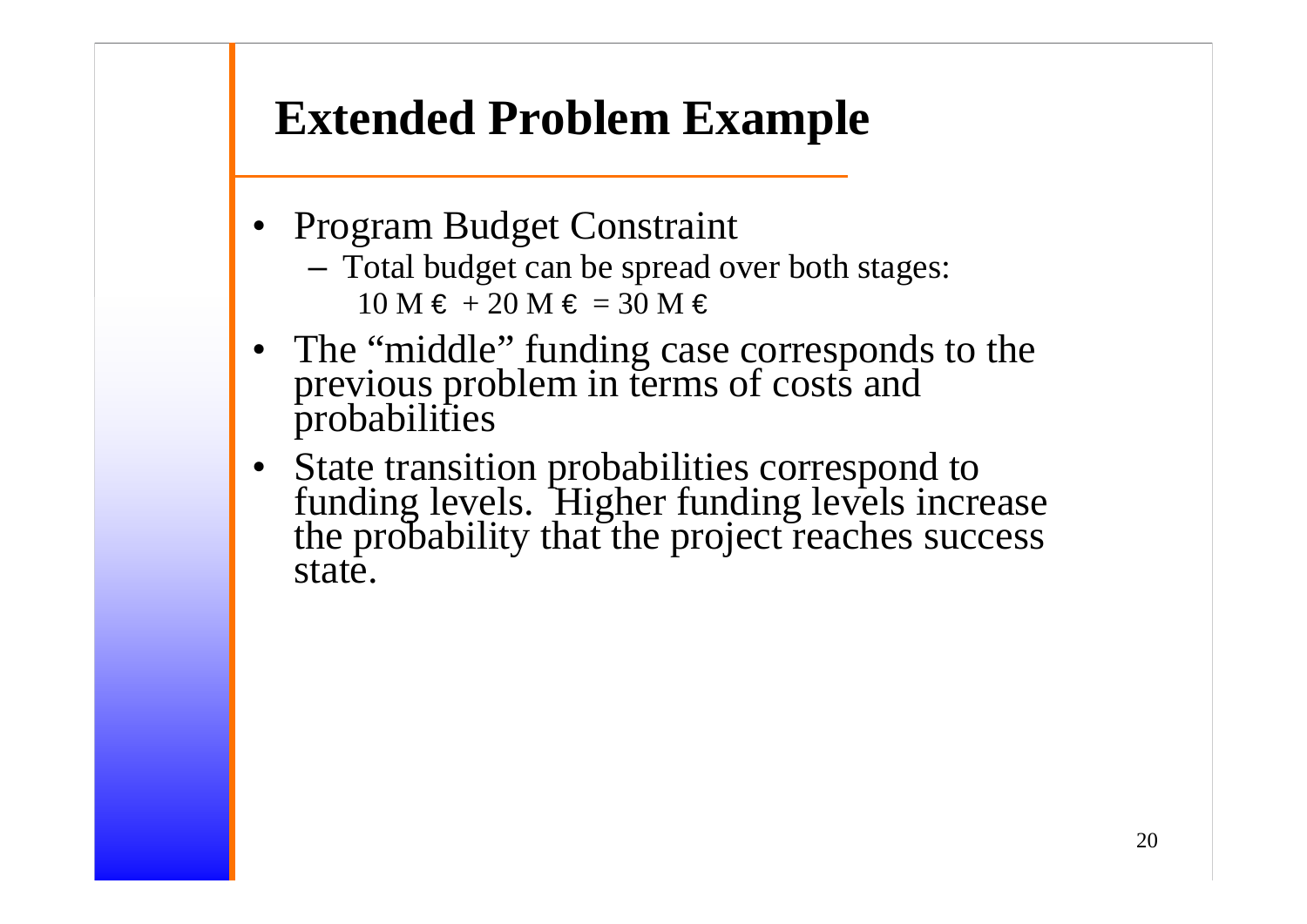# **Extended Problem's Solution**

- • Solution to SDP indicates that we should fund in this stage:
	- Vendor 1 and Vendor 3 at highest level
	- Vendor 4 at the middle level
- Under optimal selection, probability of reaching TRL 8 by end of second stage is 0.71.
- By allowing budget flexibility and multiple funding levels, the likelihood of success increases from 56% to 71%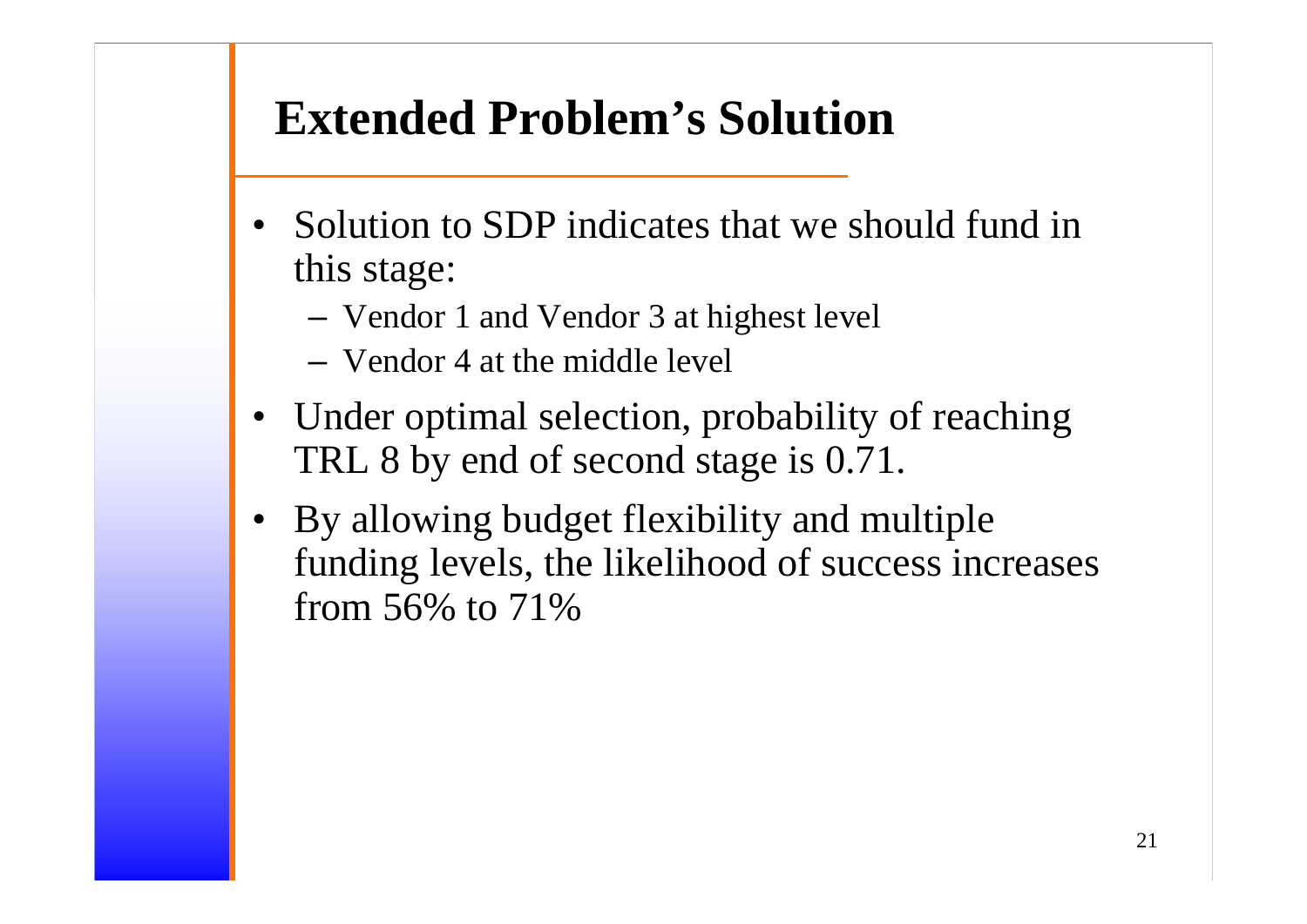## **Application: U.S. Dept. of Energy (DoE)**

- One use for this model can be for funding decisions for the Office of Energy Efficiency and Renewable Energy (EERE)
- $\bullet$  EERE has many programs working to both competing and complementary objectives
	- Geothermal
	- Solar
	- Wind
	- Biomass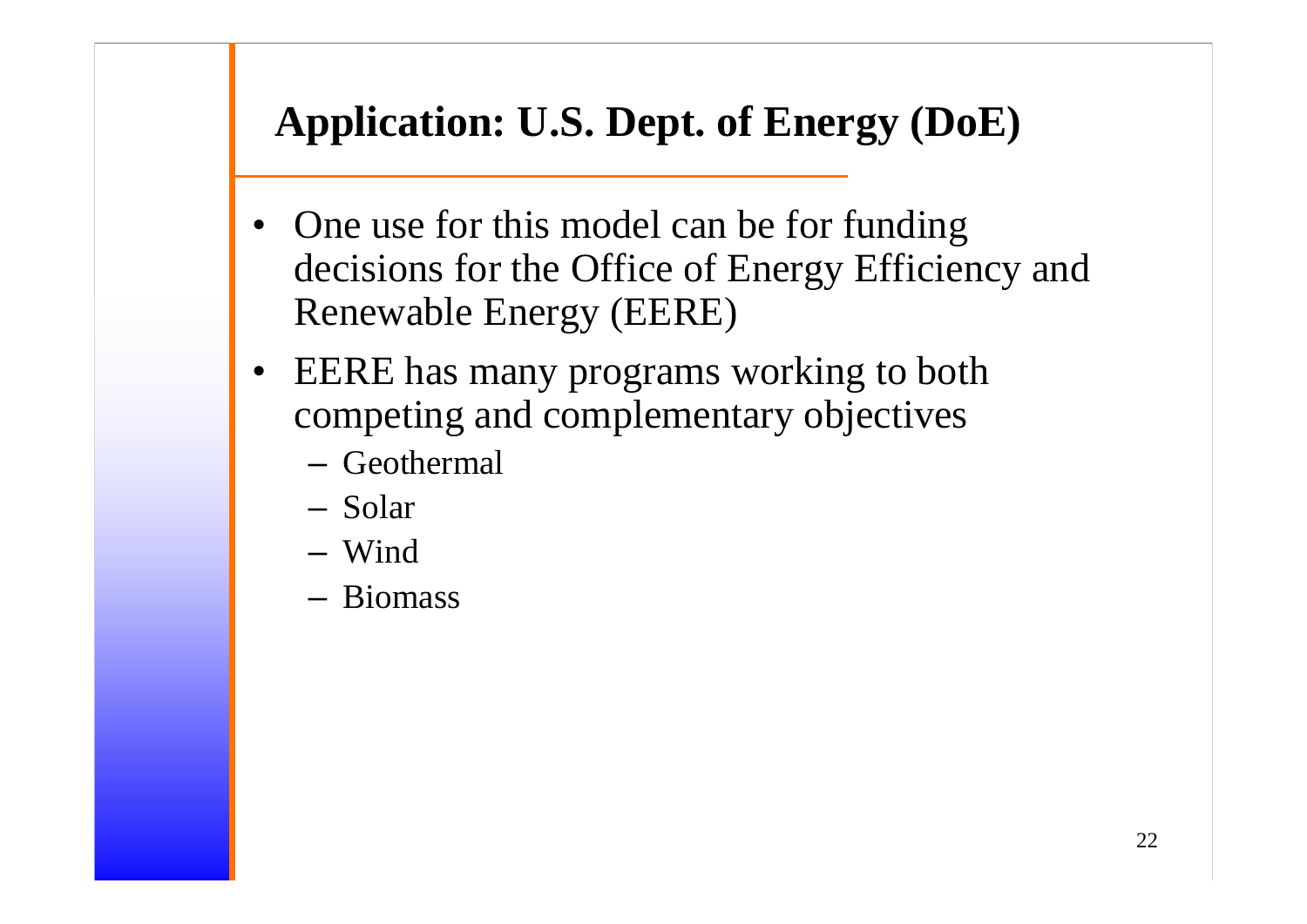## **Application: U.S. Dept. of Energy (DoE)**

- One approach is to focus on one program. For example, biomass projects from cellulosic material (e.g., switch grass)
	- Currently, there are 6 potentially R&D plants that can work on these technologies
	- Which plants to fund?
	- At what level do we fund them?
	- What are the technology progression metrics from which we measure success?